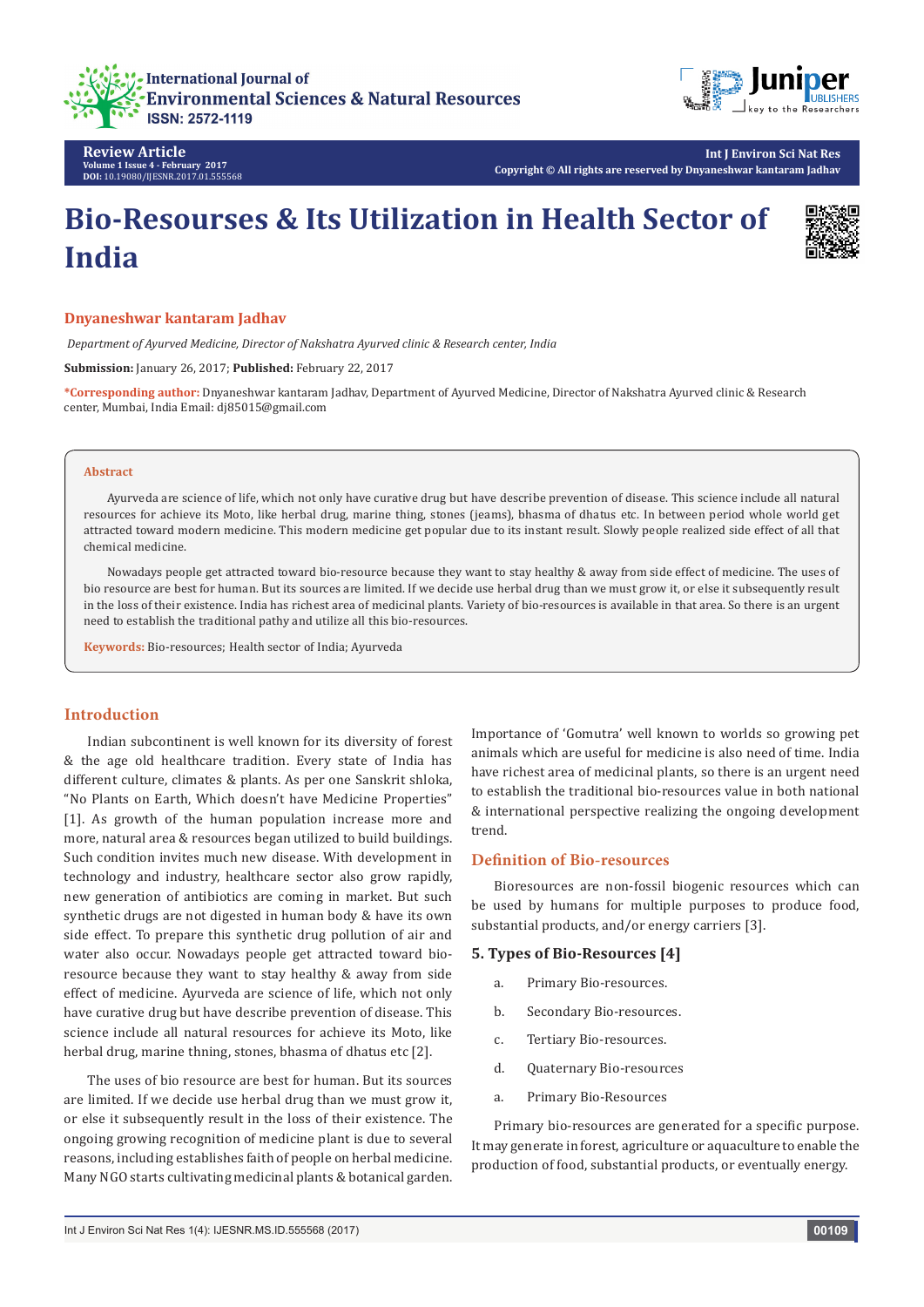Examples are Grain, fish, Potato, Wood, algae, bamboo.

#### **b. Secondary Bio-Resources**

Secondary bio-resources are generated during primary processing (in further industrial processing) as by-products or residues, it can be generated during maintenance of large green areas.

Characteristics of Secondary bio-resources are:

- a) They accrue genuine from virgin materials.
- b) They contain low amount of impurities
- c) They are produced in large quantities.

a. As maintenance residues they are harvested on large green areas such as parks, lawns, sport places, and dikes as genuine fractions in significant amounts under controlled conditions in ample quality in terms of purity and freshness.

#### **C. Tertiary Bio-resources**

 Tertiary bio-resources are also parts from virgin materials, which were separated along the processing chain. But compared to secondary bio-resources they are residues which occur rather in small amounts at the generation place and/ or are not genuine. Also uncontrolled modifications, E.g. degradation during storage, may have taken place.

Characteristics of Tertiary bio-resources are:

i. They have lower value than secondary bio-resources.

ii. In maintenance of green areas such as gardens, other green areas, and special installations with vegetation.

iii. The plant residues are not genuine and/or often partly degraded before they arrive in a utilization facility.

#### **D. Quaternary Bio-Resources**

Quaternary bio-resources occur after a product was used. They can be distinguished regarding the time frames of their generation after start of utilization into short, mid, and longterm categories. In short-term after begin of product use they are generated in all cases of food and feed consumption in the form of human feces and urine and as animal excrements. Such bio-resources are generated with short delay after food or feed consumption at a time scale of hours. With a mid-term delay the quaternary bio-resources appear in days to months after begin of utilization.

**Example No.1:** packaging materials are only in use for the period of transport, newsprints for one time readings. The time frame for the long-term after use group can reach from years to centuries.

**Example No.2:** wood construction materials, integrated in houses may last decades to centuries till they become waste wood. Materials used for furniture construction commonly have a life-time ranging from years to decades.

# **Need of Use of Bio-resources**

With development in technology and industry, healthcare sector also grow rapidly, new generation of antibiotics are coming in market. But such synthetic drugs are not digested in human body & have its own side effect. To prepare this synthetic drug pollution of air and water also occur. Nowadays people move toward natural thing which give less side effect and which is eco-friendly also.

## **Utilization**

Herbs are natural products and their chemical composition varies depending on several factors and therefore varying from people to people, from energetic decoctions to the use of herbal extracts following Western methodologies of mainstream medicine.

In every country traditional medicines find foundation in magical or religious beliefs, or popular experience and the World Health Organization is engaged to establish definitive guidelines for methodology of clinical research and the appraisal of effectiveness of traditional medicine. India has ancient traditional science like Ayurveda and many cultural medicine too [5]. So its need of time to utilize these natural Bio-resources in health sector.

#### **Discussion**

India have richest area of medicinal plants, so there is an urgent need to establish the traditional bio-resources value in both national & international perspective realizing the ongoing development trend.

#### **References**

- 1. [Subhashita Ratna Bhandagara, kashinath Sharma \(2010\) Niketan](http://www.sanskritebooks.org/2009/04/subhashita-ratna-bhandagara-kashinath-sharma/)  [publication, 2nd edition 207pp.](http://www.sanskritebooks.org/2009/04/subhashita-ratna-bhandagara-kashinath-sharma/)
- 2. [Ameenah Gurib Fakim \(2014\) Novel Plant Bioresources Applications](http://as.wiley.com/WileyCDA/WileyTitle/productCd-1118460618.html)  [in Food Medicine and Cosmetics, Wiley Blackwell 552pp.](http://as.wiley.com/WileyCDA/WileyTitle/productCd-1118460618.html)
- 3. [Bioresources \(2017\) Bio Resource Innovation BRI](http://www.bioresource.eu/bioresources/)
- 4. [Mohammad J Taherzadeh, Ashok Pandey, Rainer Hofer, Christian](https://www.researchgate.net/publication/276205714_Industrial_Biorefineries_White_Biotechnology)  [Larroche \(2015\) Industrial Bio refineries and white biotechnology.](https://www.researchgate.net/publication/276205714_Industrial_Biorefineries_White_Biotechnology)  [Elsevier.](https://www.researchgate.net/publication/276205714_Industrial_Biorefineries_White_Biotechnology)
- 5. [History of Indian healing traditions \(2017\) Science and Society.](https://www.ncbs.res.in/HistoryScienceSociety/IndianHealingTraditions)